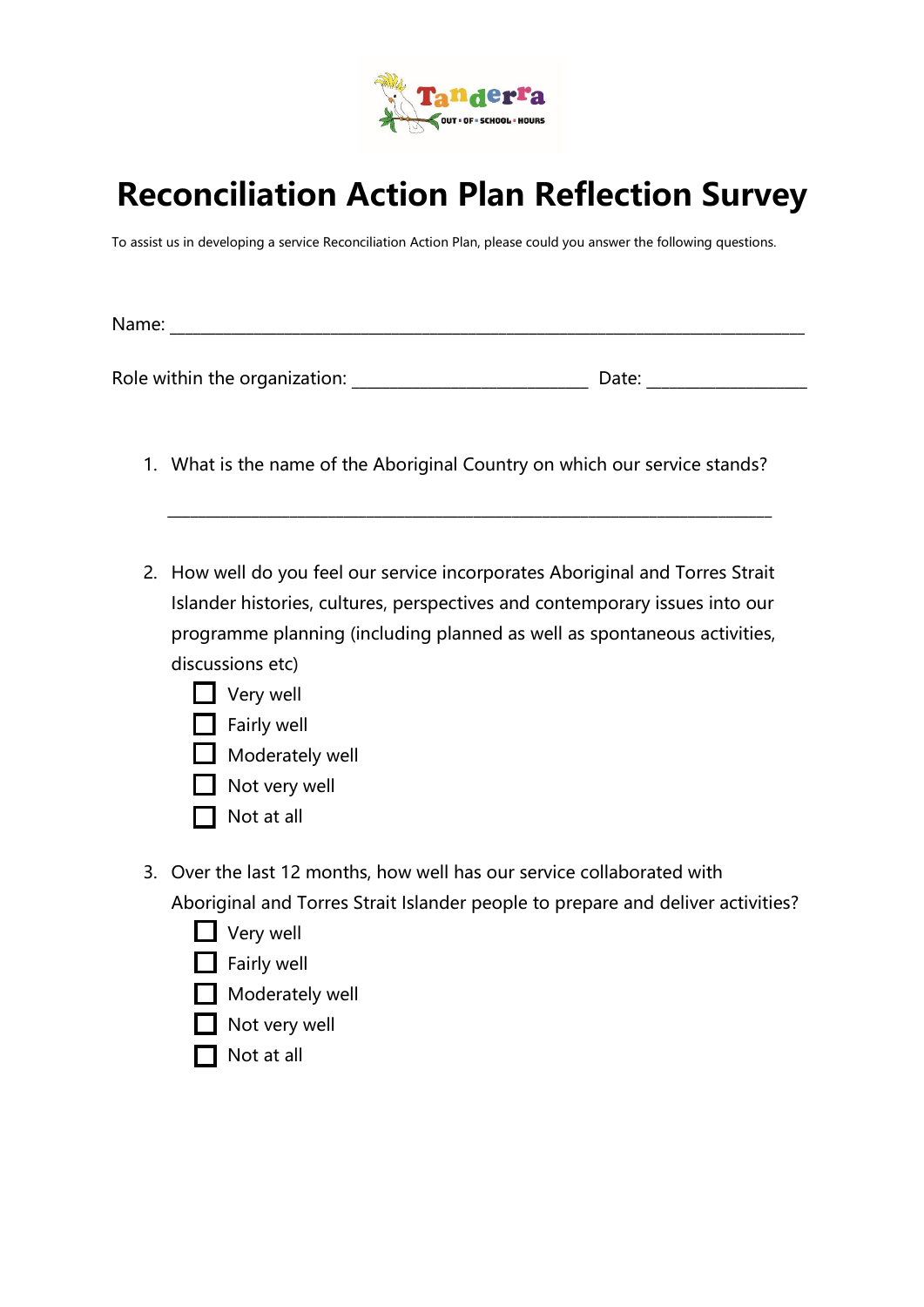4. Do you feel our service displays Aboriginal flags and other symbols and emblems relevant to Aboriginal and Torres Strait Islander cultures which effectively demonstrates respect? For example plaques, paintings, sculptures, decorations and art work.



5. Have you undertaken some level of Aboriginal and Torres Strait Islander cultural awareness training?



6. Do you feel our service supports you to participate in cultural awareness/competence training and other professional learning around ATSI histories, cultures and perspectives?



7. Does our service include specific budget provision for reconciliation initiatives?



- $\Box$  Unsure
- 8. How often were ATSI histories, cultures, perspectives discussed at staff meeting over the last 12 months
	- $\Box$  At each meeting
	- $\Box$  At most meetings
	- $\Box$  At some meetings
	- **Never**
	- $\Box$  Unsure
- 9. Does our service have an anti-racism strategy?
	- □ Yes  $\Box$  No
	- $\Box$  Unsure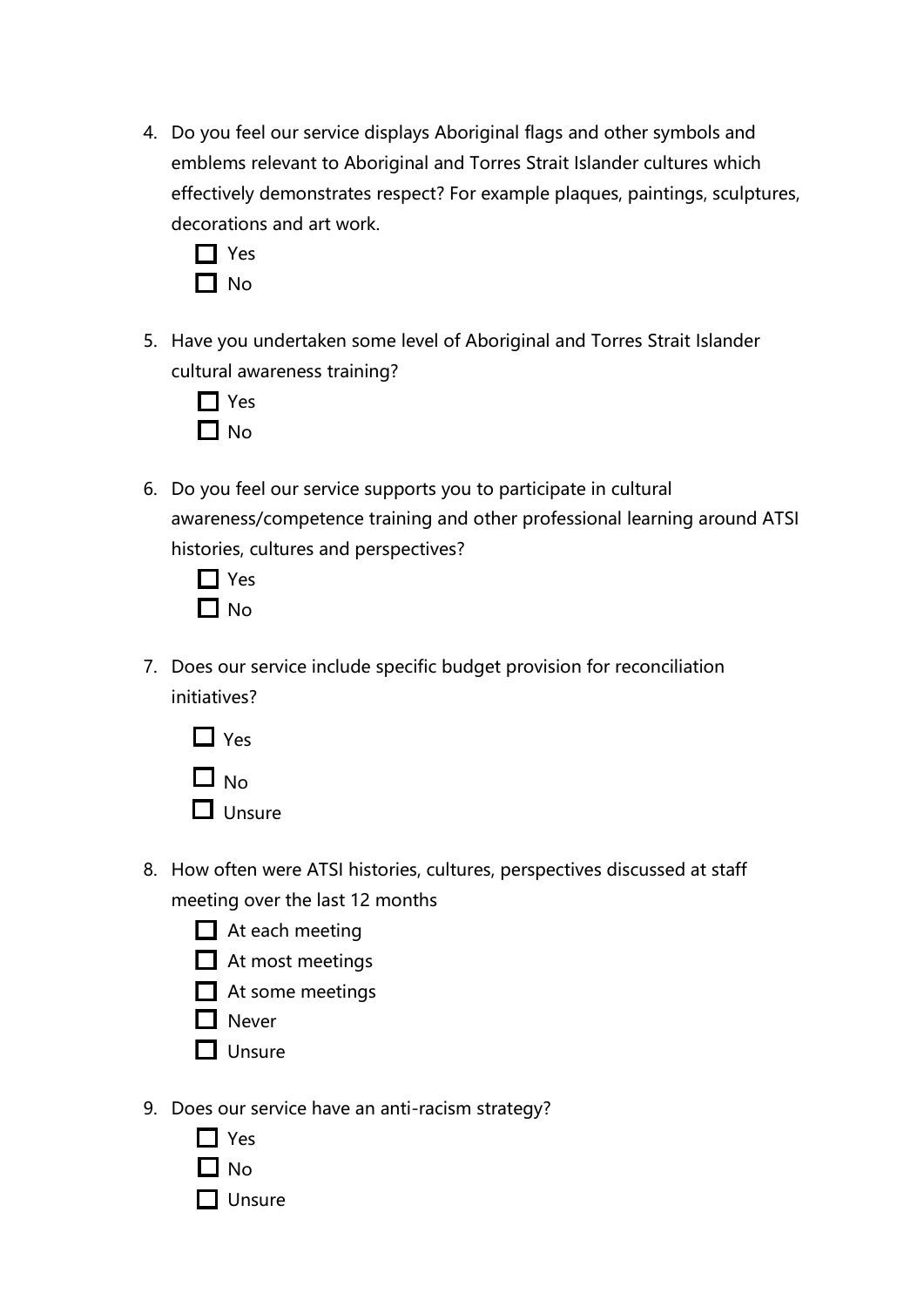- 10. Does our service incorporate some recognition of Welcome to Country at official events, special occasions or is otherwise physically commemorated?
	- Yes  $\Box$  No  $\Box$  Unsure
- 11. How often in the last year were ATSI community members, businesses or organisations invited to be involved at activities in the service?
	- $\Box$  Regularly
	- **□** Sometimes
	- **Never**
	- $\Box$  Unsure
- 12. How often in the last 5 years did our service celebrate and promote NAIDOC
	- $\Box$  Each year
	- Most years
	- $\Box$  Some years
	- **□** Never
	- $\prod$  Unsure
- 13. How often in the last 5 years did our service celebrate and promote National Reconciliation Week?
	- □ Each year
	- Most years
	- $\Box$  Some years
	- **Never**
	- $\Box$  Unsure
- 14. How often in the last year did staff and children visit local ATSI sites or attend events in the community?
	- $\Box$  Regularly
	- $\Box$  Often
	- $\Box$  Sometimes
	- $\Pi$  Unsure